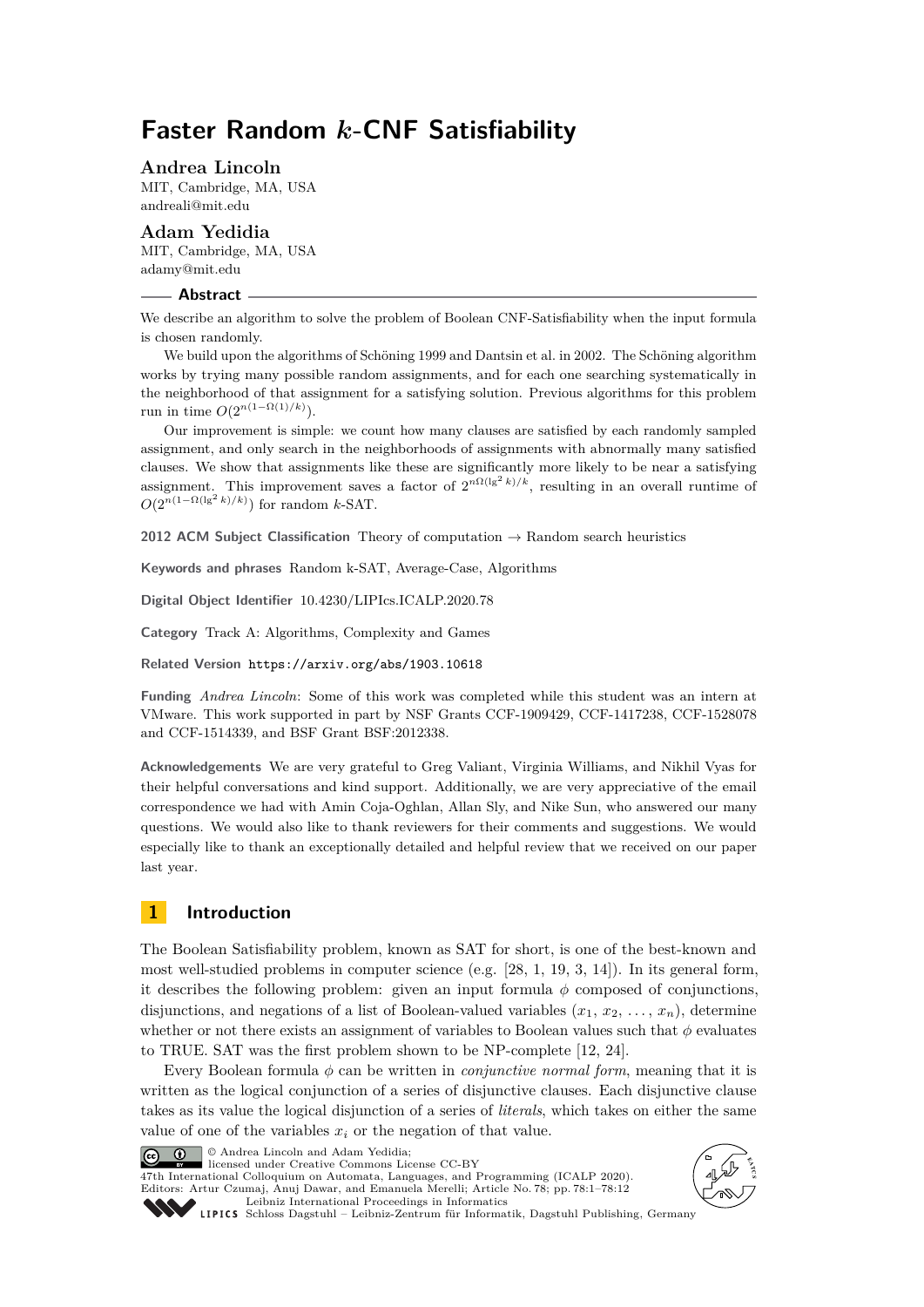### **78:2 Faster Random** *k***-CNF Satisfiability**

If we constrain the input formula  $\phi$  to contain only disjunctive clauses that are of size k or smaller, then that more constrained problem is known as *k-Satisfiability*, or *k-SAT* for short. When  $k > 2$  it is known to be NP-complete [\[22\]](#page-11-3). As k grows, the best known runtime of the worst-case *k*-SAT problem,  $O(2^{1-1/\Theta(k)})$ , grows [\[21,](#page-11-4) [28\]](#page-11-0).

It is well-known that in real-world Boolean Satisfiability problems, SAT solvers often vastly outperform the best known theoretical runtimes [\[15,](#page-10-4) [31\]](#page-11-5). One possible explanation for this gap in performance is that most input formulas are easily solved without much computation being necessary, but that there exists a "hard core" of difficult-to-solve formulas that are responsible for the apparent difficulty of worst-case SAT.

Another possible explanation for this gap in performance is that, in practice, people usually care about highly structured formulas that are much easier to solve than typical formulas – according to this explanation, there would be an "easy core" of tractable formulas that are responsible for the apparent simplicity of most practical SAT problems.

To try to distinguish between these two explanations, one can study *random Satisfiability*: Boolean Satisfiability for which the input formula  $\phi$  is chosen according to some known uniform probability distribution  $D_{\Phi}$ , and where we expect to be able to return the correct answer (satisfiable or unsatisfiable) with probability that is exponentially close to 1 in the size of the input. Random k-SAT is a very well studied problem (e.g. [\[3,](#page-10-1) [16,](#page-10-5) [27,](#page-11-6) [10,](#page-10-6) [7,](#page-10-7) [26,](#page-11-7) [33\]](#page-11-8)).

Typically, attention is restricted to *k*-CNF formulas whose ratio of clauses to variables is *at the threshold*, meaning that the number of clauses *m* is drawn from a Poisson distribution centered at  $d_k n$ , where *n* is the number of variables and  $d_k$  is a function of *k* close to  $2^k \ln(2) - \frac{1}{2}(1 + \ln(2))$  [\[16\]](#page-10-5). Such formulas are conjectured to be the hardest instances for a given *n* [\[13,](#page-10-8) [31\]](#page-11-5). It was shown by Ding, Sly, and Sun [\[16\]](#page-10-5) that away from this threshold, formulas are either overwhelmingly satisfied or overwhelmingly unsatisfied, making the problem less interesting. Notably, away from this threshold one can simply return True or False based on the number of clauses and give the correct answer with high probability. For our purposes, this is a very useful guarantee to have; this is why we use their definition throughout the paper. We go into much greater detail about  $D_{\Phi}$  and the threshold in Section [2.](#page-4-0)

Away from the threshold, polynomial-time algorithms for SAT have been found and analyzed, first by Chao and Franco [\[26\]](#page-11-7), and later by Coja-Oghlan et al. [\[10,](#page-10-6) [7\]](#page-10-7). Additionally, a recent result by Vyas and Williams [\[33\]](#page-11-8) re-analyzes the algorithm of Paturi et al. [\[29\]](#page-11-9) in the case when the input is drawn from a random distribution, and finds the algorithm to run faster on average in this case by a factor of  $2^{n\Omega(\lg k)/k}$ , giving a running time of  $O(2^{n(1-\Omega(\lg k)/k)}).$ 

We build upon the work of Schöning [\[30\]](#page-11-10) and Dantsin et al [\[14\]](#page-10-2) to solve random *k*-SAT in time  $O(2^{n(1-\Omega(\lg^2 k)/k})$ . This represents an algorithmic improvement of  $2^{n\Omega(\lg^2 k)/k}$  over the runtime of the algorithm of Paturi et al. as analyzed by Vyas and Williams in [\[33\]](#page-11-8).

# <span id="page-1-0"></span>**1.1 A New Algorithm**

In this paper, we restrict our attention to the problem of random *k*-CNF Satisfiability in the limit of large *k*, which approaches general Boolean CNF-Satisfiability. Our algorithm improves upon the previous best known algorithm for solving random *k*-SAT in the limit of large *k*, assuming that the input formulas are chosen according to a known uniform distribution.

Our algorithm improves the running time of *k*-CNF Satisfiability at the threshold by modifying the algorithms of Schöning and Dantsin et al. to only explore in the neighborhood of those sampled assignments that pass an additional test. By adding this test, we get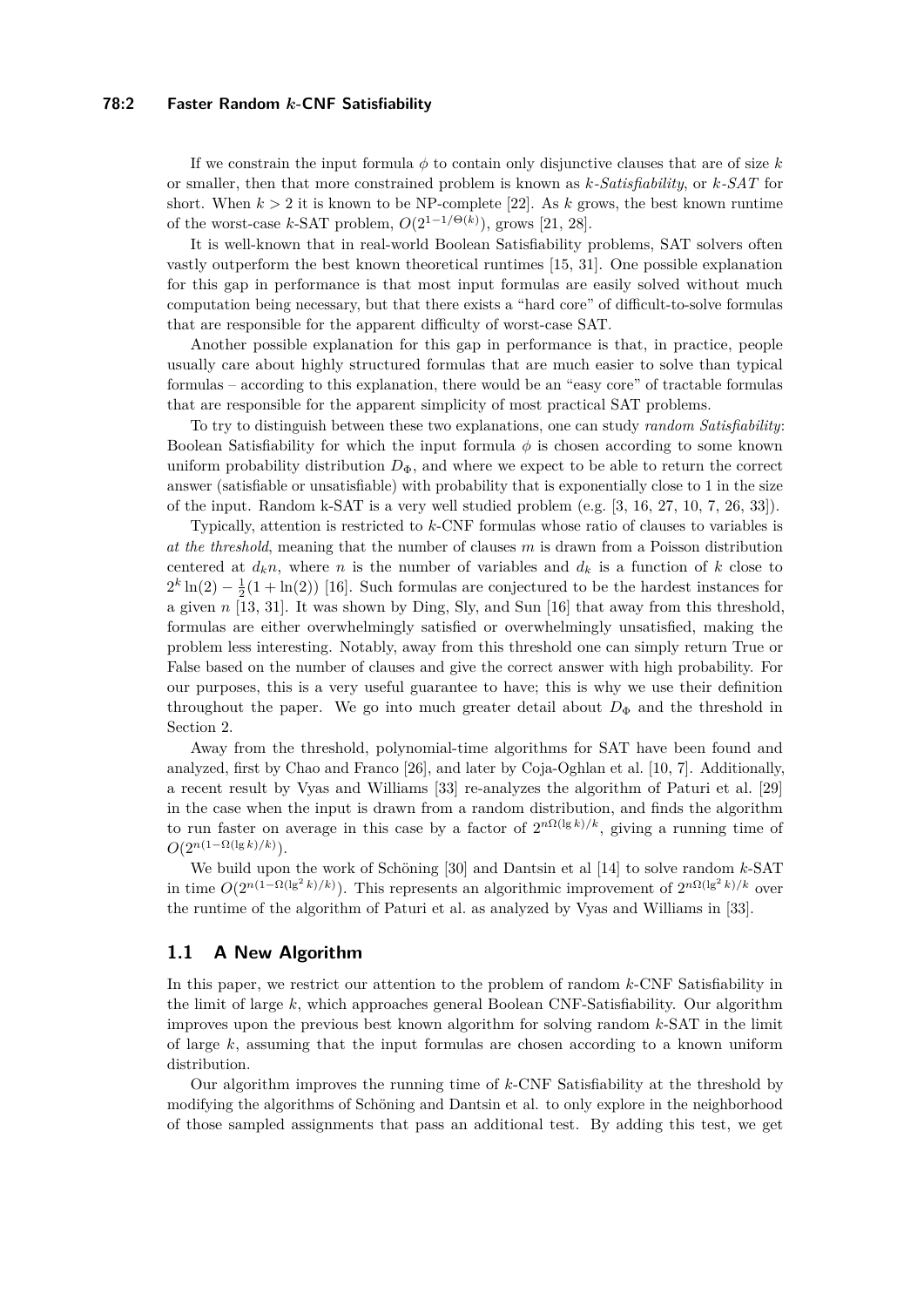a  $2^{n\Omega(\lg^2 k)/k}$  improvement in the runtime of the algorithm. The test is simple: we count how many clauses are satisfied, and if that number is large, only then do we search in the neighborhood of the assignment. In Appendix G.2 of our full version [\[25\]](#page-11-11), we provide additional motivation for why our improved running time is remarkable.

**Figure 1** (Main Theorem Informal). Let  $\phi$  be drawn uniformly at random from for*mulas at the threshold (defined formally in Section [2\)](#page-4-0). There exists an algorithm, α*-SampleAndTest *(described in Section [3\)](#page-7-0), such that:*

- *If*  $\phi$  *is satisfiable, then with probability at least*  $1-3 \cdot 2^{-n/(3 \ln(2)2^k)}$ ,  $\alpha$ -SAMPLEANDTEST re $turns$  *an assignment*  $\vec{a}$  *that satisfies*  $\phi$ *.*
- $\blacksquare$  *If*  $\phi$  *is not satisfiable, then*  $\alpha$ -SAMPLEANDTEST *will return False with certainty.*
- $\alpha$ -SAMPLEANDTEST( $\phi$ ) will run in time  $O(2^{n(1-\Omega(\lg^2 k)/k)})$ .  $\sim$

A key technique in the proof of our result is connecting a different distribution over inputs (the *planted k-SAT distribution*) to the uniformly random *k*-SAT distribution. Reductions between planted *k*-SAT and random *k*-SAT have been shown in previous work as well [\[6,](#page-10-9) [4,](#page-10-10) [33\]](#page-11-8). In the planted *k*-SAT distribution, an assignment,  $\vec{a}$ , is picked first. The formula *φ* is selected uniformly over *k*-SAT clauses *conditioned on ~a* satisfying those clauses. As a result, the planted distribution has a bias towards picking formulas that have many satisfying assignments, relative to the uniform distribution over all satisfiable formulas. For this reason, the planted distribution tends to generate easier-to-solve formulas  $\phi$  than the uniform distribution [\[18\]](#page-10-11). We also find that the planted distribution is more easily analyzed.

It would be possible, and simpler, to analyze our algorithm only in the planted distribution over formulas. This would *not*, however, correspond to a complete analysis of the algorithm in the random case. In this work, we begin by analyzing the performance of our algorithm when run on inputs drawn from the planted distribution. We show that algorithms with a sufficiently low probability of failure in the planted distribution over input formulas continue to have a low probability of failure in the uniform distribution over input formulas; see Lemma 37 of our full version [\[25\]](#page-11-11). Similar reductions have been proven in previous work [\[6,](#page-10-9) [4,](#page-10-10) [33\]](#page-11-8).

The bulk of the analysis of our algorithm presented in this paper will focus on four quantities. Informally:

- **1.** The *true positive rate*  $p_{TP}$  describes the fraction of all assignments that are both close to a satisfying assignment in Hamming distance and satisfy a large number of clauses.
- **2.** The *false negative rate pF N* describes the fraction of all assignments that are close to a satisfying assignment in Hamming distance, but do not satisfy a large number of clauses.
- **3.** The *false positive rate pF P* describes the fraction of all assignments that are not close to any satisfying assignment in Hamming distance, but satisfy a large number of clauses.
- **4.** The *true negative rate*  $p_{TN}$  describes the fraction of all assignments that are neither close to any assignment in Hamming distance, nor satisfy a large number of clauses.

By showing that the true positive rate is large enough relative to the false positive rate, we show that we do not too often perform a "useless search," i.e. one that will not find a satisfying assignment. And by showing that the true positive rate is large enough relative to the total number of possible assignments, we show that we eventually do find a satisfying assignment without needing to take too many samples. See Fig. [1](#page-3-0) for an illustration of these concepts.

To show that our algorithm achieves the desired runtime, we must demonstrate two things. First, we must show that false positives are sufficiently rare; in other words, conditioned on an assignment passing our test, it is sufficiently likely to be a small-Hamming-distance assignment. We prove this in Appendix A of our full version [\[25\]](#page-11-11). Second, we must show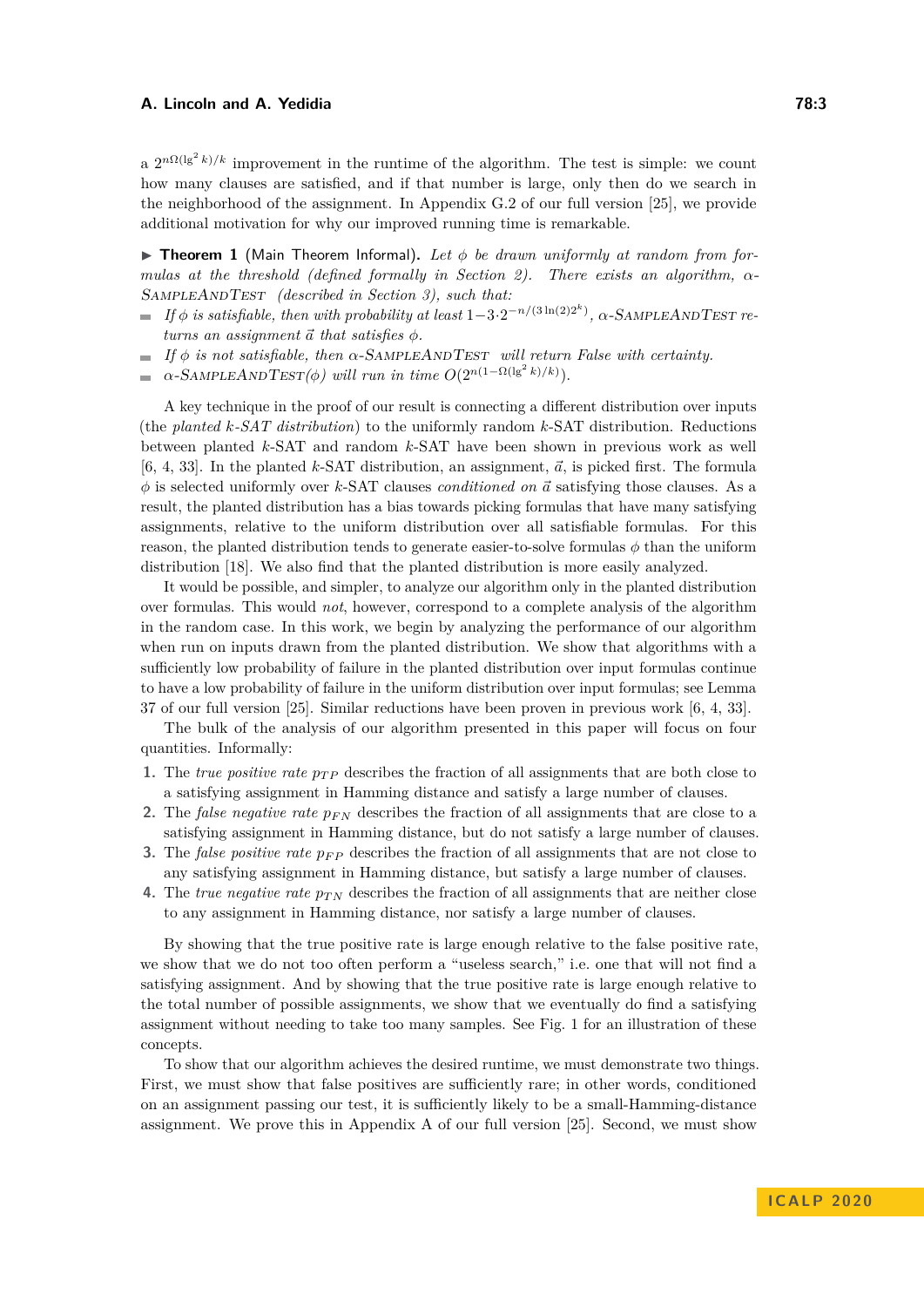<span id="page-3-0"></span>

 $\mathcal{L}_{\mathcal{A}}$ **Figure 1** A histogram of how many clauses are satisfied by every possible assignment. In this example, there are  $n = 16$  variables,  $m = 163$  clauses, and  $k = 4$  literals per clause. For the example, we take  $T = 155.5$  to be the clause-satisfaction threshold above which we explore further, and  $\alpha n = 4$ to be the small-Hamming-distance threshold at which the exhaustive search algorithm finishes. (In actual runs of the algorithm, both of these parameters are selected more conservatively; we chose these parameters for clarity.)

that true positives are sufficiently common; in other words, conditioned on an assignment being close in Hamming distance to a satisfying assignment, it is sufficiently likely to pass our test. We prove this in Appendix B of our full version [\[25\]](#page-11-11).

We also note that our algorithm can potentially be used as the seed for a worst-case algorithm. Informally, the correctness of the analysis in this paper depends only on the false positive and false negative rates being sufficiently low. As long as the inputs are guaranteed to come from a family of formulas for which this is the case, our algorithm will work even in the worst case. Or, to put it another way, to build a working worst-case algorithm using our algorithm as a template, one may now restrict one's attention to solving input formulas for which assignments in the neighborhood of the solution do *not* have an abnormally-high number of satisfied clauses; our algorithm can solve the others.

# **1.2 Previous work**

Satisfiability and *k*-SAT have been thoroughly studied. We will cover some of the previous work in the area, focusing on the Random *k*-SAT problem.

# **Structural Results About Random** *k***-SAT**

To make the study of the Satisfiability of random formulas interesting, it is important to choose the probability distribution over formulas  $D_{\phi}$  judiciously. In particular,  $D_{\phi}$  must contain formulas where the ratio of Boolean variables to disjunctive clauses is such that the resulting formulas are neither overwhelmingly satisfiable, nor overwhelmingly unsatisfiable. Let *n* be the number of variables, and *m* be the number of clauses. If  $n \gg m$ , then nearly all formulas chosen uniformly from  $D_{\phi}$  will be satisfiable; if  $m \gg n$ , then nearly all formulas will be unsatisfiable. In order for the problem of correctly identifying formulas as satisfiable or unsatisfiable to be nontrivial, we must choose *m* and *n* to be at the right ratio. Throughout this paper we will refer to the ratio of *m* to *n* as the *density* of a formula.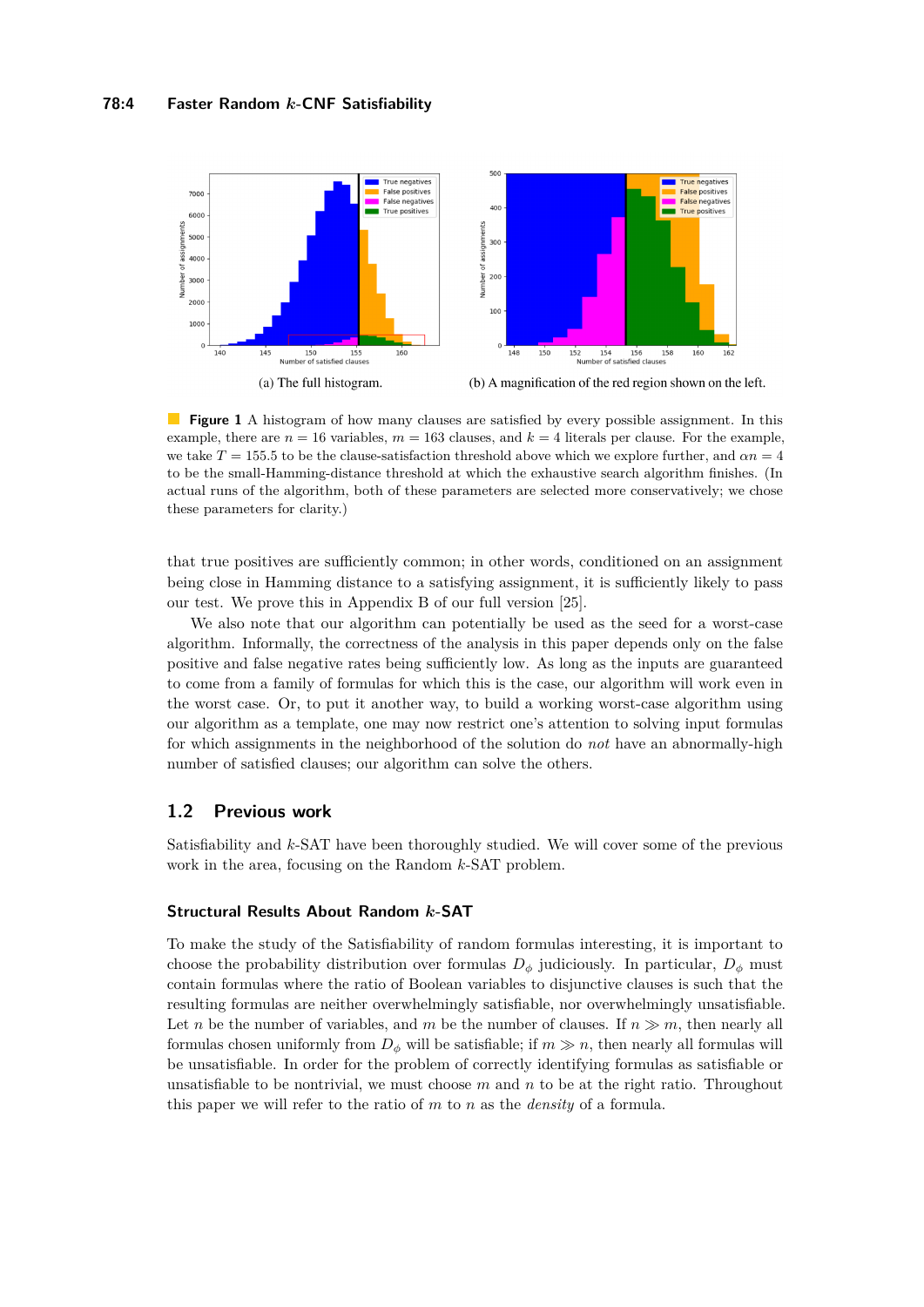In work by Ding, Sly and Sun [\[16\]](#page-10-5), it was shown that a sharp threshold exists between formulas which are satisfied with high probability and those that are unsatisfied with high probability. More precisely, they describe what happens when the number of clauses *m* is drawn from a Poisson distribution with mean *dkn*. When the number of clauses drawn is below  $(d_k - \epsilon)n$ , only an exponentially small fraction of formulas will be unsatisfiable; when the number of clauses drawn is greater than  $(d_k + \epsilon)n$ , only an exponentially small fraction of formulas will be satisfiable. This holds true for any  $\epsilon > 0$  constant in *n*.

## **Previous Average-Case** *k***-SAT Algorithms**

Feldman et al. studied planted random *k*-SAT and found that given  $m = \Omega(n \lg n)$  clauses, the planted solution can be determined using statistical queries [\[18\]](#page-10-11). Feldman et al. also conjecture that planted *k*-SAT is easier than random *k*-SAT more generally. Previous work has shown a connection between algorithms that work in the planted distribution and algorithms that work in the random distribution [\[4,](#page-10-10) [6,](#page-10-9) [33\]](#page-11-8). An algorithm was found by Valiant which runs in time  $O(2^{n(1-\Omega(\log(k))/k)})$  at the threshold [\[32\]](#page-11-12), improving upon PPSZ [\[28\]](#page-11-0). Additionally, Vyas and Williams [\[33\]](#page-11-8) obtained the same runtime by re-analyzing the algorithm of Paturi et al. [\[29\]](#page-11-9) in the random case.

Some studies of random *k*-SAT have focused on refutation [\[9,](#page-10-12) [8,](#page-10-13) [20,](#page-11-13) [5\]](#page-10-14). Refutation aims to return a short certificate of unsatisfiability. For example Coja-Oghlan, Goerdt, and Lanka give an algorithm that provides refutations with high probability when  $k = 3$ and  $m > \ln(n)^6 n^{3/2}$ . Refutation is quite difficult; note that the *m* is much larger than the threshold which sits at  $\Theta(2^k n)$ . We, however, focus on returning a satisfying assignment if the formula is satisfied with high probability.

Some studies of random *k*-SAT focus on the case where *k* is small (e.g. [\[9,](#page-10-12) [8,](#page-10-13) [2,](#page-9-1) [17\]](#page-10-15)). We, however, focus on the asymptotic behavior when *k* is large.

# **Worst-Case** *k***-SAT Algorithms**

The previously best-known worst-case *k*-SAT algorithms for large *k* are due to Paturi et al. who get a running time of  $O(2^{n(1-\Omega(1)/k)})$  [\[28\]](#page-11-0). Previous work by Schöning gave an algorithm to solve *k*-SAT in the worst case with an expected running time of  $O(2^{n(1-\Omega(1)/k)})$  [\[30\]](#page-11-10). Dantsin et al. make the algorithm deterministic [\[14\]](#page-10-2). Our algorithm is a modification of the algorithms of both Schöning's and Dantsin et al. Their algorithm runs by choosing an assignment at random, and searching in the immediate neighborhood of that assignment by repeatedly choosing an unsatisfied clause and flipping a variable in that clause to satisfy it. They perform the search near the randomly chosen assignment via an exhaustive search. Their algorithm is an improvement over a naive brute-force algorithm because of the savings that result from only considering variable-flips that could possibly cause the formula to become satisfied (rather than also exploring variable-flips that can't possibly be helpful).

## <span id="page-4-0"></span>**2 Preliminaries**

In this section we will give the definition of random *k*-CNF Satisfiability (random *k*-CNF SAT) at the threshold. We additionally present definitions of several important distributions and functions that are used later in the paper.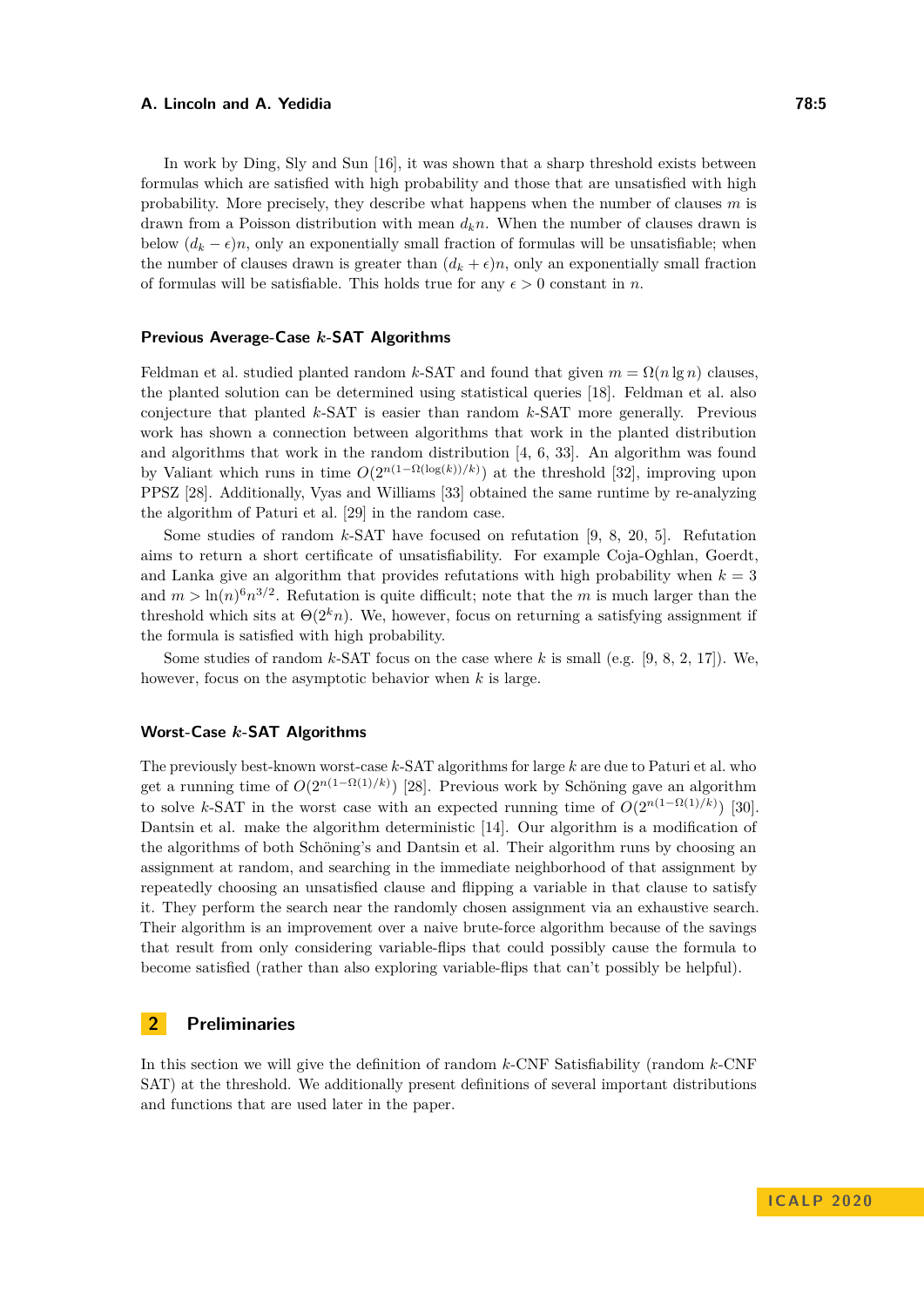## **Notation for This Paper**

We use  $x \sim D$  to indicate that *x* is a random value drawn from the distribution *D*.

We use the standard notation that  $\lg(n) = \log_2(n)$ .

We use  $f(x) = O^*(g(x))$  to denote that there exists some constant *c* such that  $f(x) =$  $O(g(x)x^c)$ . So, to say it another way,  $f(x)$  grows at most as quickly as  $g(x)$ , ignoring polynomial and constant factors.

We often use "small-Hamming-distance assignment" to mean an assignment that is a small Hamming distance from a satisfying assignment.

#### **Definitions for This Paper**

 $\triangleright$  **Definition 2.** Let  $D_{replace}(n, k)$  be the uniform distribution over clauses on *k* variables *where those k variables are chosen with replacement*  $(e.g. (\bar{x} \vee x \vee y)$  *would be a valid clause*). *Under this definition, there are*  $n^k 2^k$  *possible clauses.* 

 $\triangleright$  **Definition 3.** The density of a formula  $\phi$  with m clauses and n variables is  $m/n$ .

We will now define the *satisfiability threshold*. Informally, this is a density of clauses such that formulas drawn from below this threshold are with high probability (whp) satisfied, and those formulas drawn from above the threshold are whp unsatisfied.

 $\triangleright$  **Definition 4.** *The satisfiability threshold,*  $d_k$ *, is a ratio of clauses to variables such that for all*  $\epsilon > 0$ *:* 

- $\blacksquare$  *If m* is drawn from Pois $[(d_k \epsilon)n]$ *, the Poisson distribution with mean*  $(d_k \epsilon)n$ *, and*  $\phi$ *is formed by picking m clauses independently at random from*  $D_{replace}(n, k)$ *, then*  $\phi$  *is whp satisfied.*
- *If m is drawn from Pois*[ $(d_k + \epsilon)n$ ]*, the Poisson distribution with mean*  $(d_k + \epsilon)n$ *, and*  $\phi$ *is formed by picking m clauses independently at random from*  $D_{replace}(n, k)$ *, then*  $\phi$  *is whp unsatisfied.*
- $\triangleright$  **Definition 5.** Let  $d_k$  be the density of clauses such that SAT is at its threshold.

Note that it is not immediate that a satisfiability threshold exists for any given *k*. However, Jian Ding, Allan Sly, and Nike Sun showed that this threshold exists for sufficiently large *k* [\[16\]](#page-10-5). It has been proven that

$$
2^{k}\ln(2) - \frac{1}{2}(1 + \ln(2)) - \epsilon_k \le d_k \le 2^{k}\ln(2) - \frac{1}{2}(1 + \ln(2)) + \epsilon_k,
$$

where  $\epsilon_k$  is a term that tends to 0 as  $k$  grows [\[23,](#page-11-14) [11\]](#page-10-16). It follows that there exists a large enough *k* such that  $2^k \ln(2) - 1 \le d_k$ . Also, there exists a large enough *k* such that  $2^k \ln(2) \ge d_k$ .

This density determines the distribution over the number of clauses put in the formula. Specifically, *m* is drawn from  $Pois[d_kn]$ . However, we can say that with high probability the number of clauses is nearly  $d_k n$  (see Lem. [9\)](#page-6-0).

For many proofs it is convenient to assume *k* is large (e.g. when *k* is large,  $2^k > 10k$  not just asymptotically but also numerically). We will now define  $k^*$ . It will be a value such that  $k = k^*$  is large enough that both  $d_k$  is known to be close to  $2^k \ln(2) - \frac{1}{2}(1 + \ln(2))$  and large enough for our proofs that depend on *k* being large.

**► Definition 6.** *Let*  $\epsilon_k = |d_k - 2^k \ln(2) + \frac{1}{2}(1 + \ln(2))|$ *.* 

▶ **Definition 7.** Let  $k_{\epsilon}$  be the minimum value such that for all  $k \geq k_{\epsilon}$  we have that  $\epsilon_k$  $1 + \ln(2)$  $\frac{\ln(2)}{2}$ .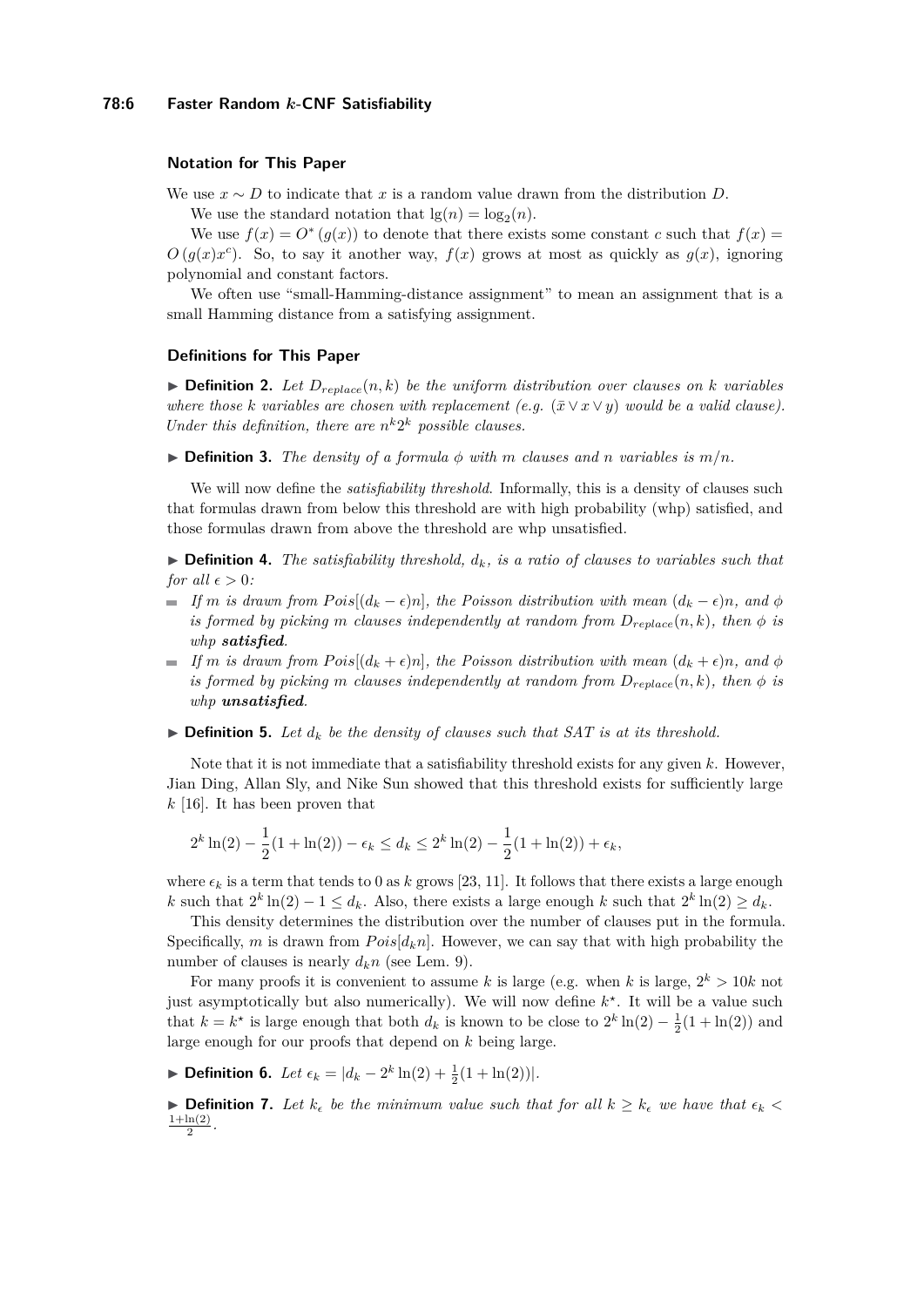$\blacktriangleright$  **Definition 8.** *Let*  $k^* = \max(60, k_\epsilon)$ *.* 

Our choice of 60 in the above is somewhat arbitrary. When  $k \geq 60$  the proofs in Appendix C of our full version [\[25\]](#page-11-11) are simpler, so we analyze our core algorithm in that regime.

<span id="page-6-0"></span>**Example 1.** *If*  $\epsilon_k < \frac{1+\ln(2)}{2}$  $\frac{\ln(2)}{2}$  then  $Pr[m > (d_k + 1)n] + Pr[m < (d_k - 1)n] \leq 2 \cdot 2^{-n/(3\ln(2)2^k)}$ .

**Proof.** We apply the multiplicative form of the Chernoff bound. We have that  $(d_k +$  $1)$ *n*/ $(d_k n) = 1 + 1/d_k$ . We also have that  $(d_k - 1)n/(d_k n) = 1 - 1/d_k$ . This gives us

$$
Pr[m > (d_k + 1)n] + Pr[m < (d_k - 1)n] \le 2^{-(d_k)^{-2}d_k n/3} + 2^{-(d_k)^{-2}d_k n/2}.
$$

Which means

$$
Pr[m > (d_k + 1)n] + Pr[m < (d_k - 1)n] \le 2^{-n/(3d_k)} + 2^{-n/(2d_k)}.
$$
  

$$
Pr[m > (d_k + 1)n] + Pr[m < (d_k - 1)n] \le 2 \cdot 2^{-n/(3(\ln(2)2^k - \frac{1}{2}(1 + \ln(2)))}.
$$
  

$$
Pr[m > (d_k + 1)n] + Pr[m < (d_k - 1)n] \le 2 \cdot 2^{-n/(3\ln(2)2^k)}.
$$

It follows that if our algorithm works efficiently for all values of  $m \in [(d_k-1)n, (d_k+1)n]$ , then it works with high probability at the threshold.

Below are some definitions used in later sections.

 $\triangleright$  **Definition 10.** Let  $D_{\Phi}(n, k)$  be the distribution over formulas  $\phi$  where all clauses are *chosen independently from Dreplace and the number of clauses is chosen from a Poisson distribution with mean*  $d_k n$ .

 $\triangleright$  **Definition 11.** Let  $D_R(m, n, k)$  be the distribution over formulas  $\phi$  where all m clauses *are chosen independently from Dreplace.*

 $\triangleright$  **Definition 12.** Let  $D_S(m, n, k)$  be the uniform distribution over satisfied formulas  $\phi$  where *all m clauses are chosen from Dreplace.*

 $\blacktriangleright$  **Definition 13.** Let  $D_{pc}(n, k, \vec{a})$  *(which we refer to as "the planted-clause distribution") be the uniform distribution over the*  $(2^k - 1)n^k$  *clauses c* which are satisfied by  $\vec{a}$ .

**Definition 14.** Let  $D_{pa}(m, n, k, \vec{a})$  *(which we refer to as "the planted distribution") be the distribution over formulas*  $\phi$  *where every clause is picked IID from*  $D_{pc}(n, k, \vec{a})$ *. Note that this is equivalent to the uniform distribution over formulas*  $\phi$  *which are satisfied by*  $\vec{a}$  *and where all m clauses are in the support of Dreplace.*

 $\blacktriangleright$  **Definition 15.** Let  $U_{\vec{a}}(n)$  be the uniform distribution over assignments of length n,  $\{0,1\}^n$ .

 $\triangleright$  **Definition 16.** Let NUMCLAUSESSAT $(\phi, \vec{v})$  be the number of clauses in  $\phi$  satisfied by the  $assignment \vec{v}$ .

 $\triangleright$  **Definition 17.** Let NUMCLAUSESUNSAT $(\phi, \vec{v})$  be the number of clauses in  $\phi$  left unsatisfied *by the assignment*  $\vec{v}$ *.*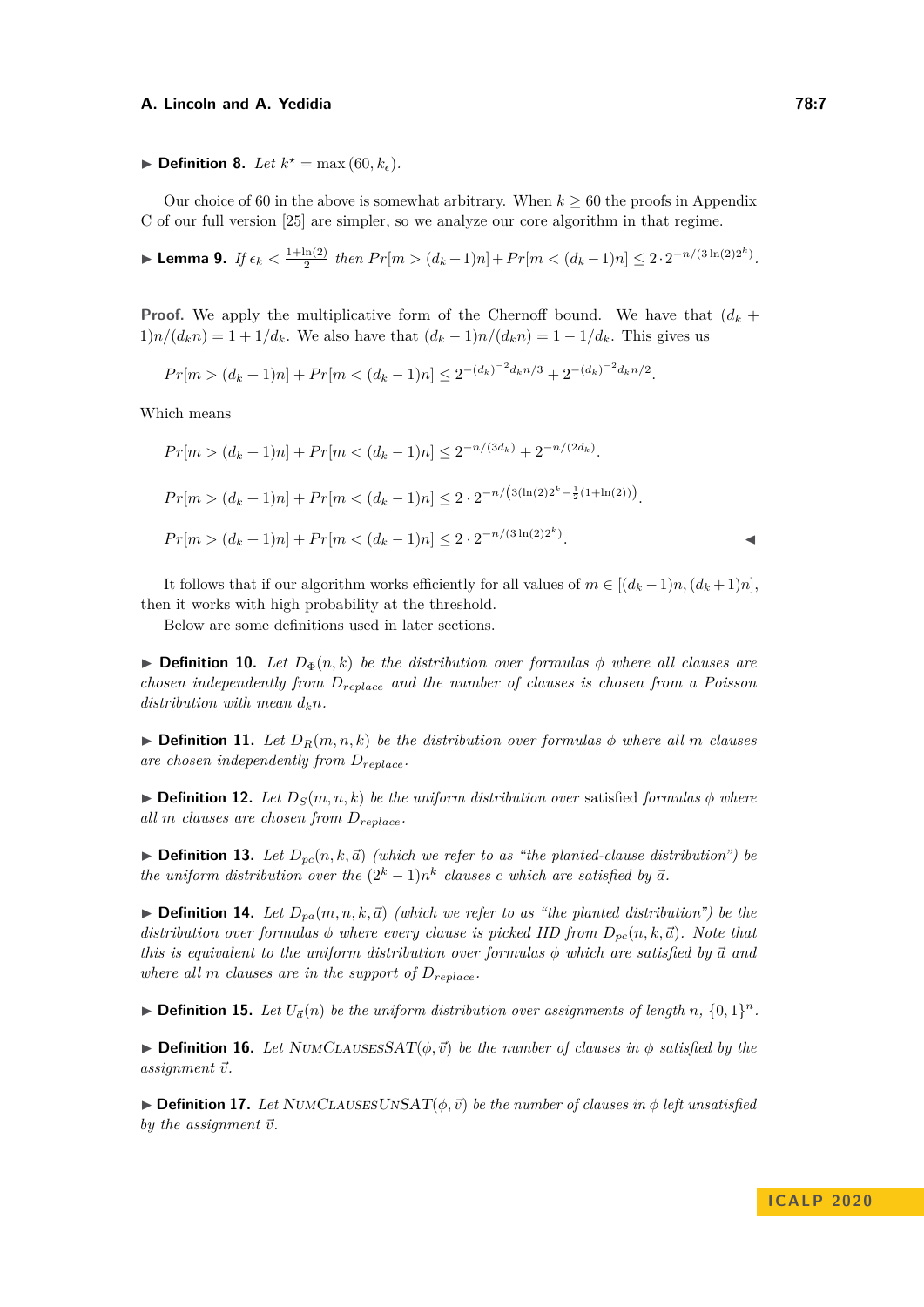#### **78:8 Faster Random** *k***-CNF Satisfiability**

# <span id="page-7-0"></span>**3 Algorithm**

We will describe our algorithm for random *k*-SAT in this section.

Informally, our algorithm works as follows. Given an input formula, we will sample many randomly-chosen assignments. On those that have a high number of satisfied clauses, we will run the deterministic algorithm for finding a satisfying assignment given an assignment that is within a Hamming distance of at most *αn* of that satisfying assignment (i.e. a small-Hamming-distance assignment).

Unsurprisingly, in the average case, small-Hamming-distance assignments satisfy more clauses than random assignments<sup>[1](#page-7-1)</sup>. In fact, for many choices of criterion there will be a discrepancy between the values achieved by small-Hamming-distance assignments and random assignments. Lemma 30 of our full version [\[25\]](#page-11-11), which characterizes this discrepancy, is general enough to be applied immediately to analyzing algorithms that make use of any clause-specific criterion.

We note the following from previous work:

I **Lemma 18** (Small Hamming Distance Search [\[14\]](#page-10-2))**.** *There is a deterministic algorithm*  $SAT$ - $FROM$ - $\alpha$ - $SMALL$ - $HD$  $(\phi, \vec{v})$  which given

 $\blacksquare$  *a k*-CNF formula  $\phi$  *on m clauses and n variables, and* 

*an assignment*  $\vec{v}$  *which has Hamming distance*  $\alpha n$  *from a true satisfying assignment*  $\vec{a}^*$ *, will return a satisfying assignment within Hamming distance*  $\alpha n$  *of*  $\vec{v}$  *if one exists in*  $k^{\alpha n}$ *time.*

This algorithm simply takes the assignment  $\vec{a}$  and branches on the first unsatisfied clause, trying all possible variable flips. For each assignment resulting from these possible variable flips, the algorithm repeats the process in what is now the first unsatisfied clause, until it either finds a satisfying assignment or has searched *αn* flips from the original assignment. This will deterministically yield a satisfying assignment, should one exist, within a Hamming distance of *αn* of the original assignment.

So, if we find a small-Hamming-distance assignment and run SAT-from-*α*-Small- $HD(\phi, \vec{a})$  on this assignment, we are guaranteed to find the satisfying assignment. Therefore, we could randomly sample points until we expect to find an assignment at Hamming distance  $\alpha$ *n* from the satisfying assignment (call this an  $\alpha$ -small-Hamming-distance assignment). This is indeed what Schöning's algorithm does for  $\alpha = \Theta(1/k)$  [\[30\]](#page-11-10).

A general class of improvements to this algorithm work by running SAT-from-*α*-Small- $HD(\phi, \vec{a})$  on only a cleverly-chosen subset of these sampled assignments. In our case, we choose this set to be assignments that satisfy an unusually large number of clauses, but in principle one could use any membership criterion for this set.

Let *M* be the runtime of the membership test for the set of assignments, and let  $p_{TP}$ ,  $p_{FP}$ ,  $p_{FN}$ , and  $p_{TN}$  represent the fraction of assignments that are true positives, false positives, false negatives, and true negatives respectively. Here, just as in Section [1.1,](#page-1-0) we use "positive" or "negative" to mean an assignment that passes or doesn't pass the test for membership, respectively. The truth or falsehood of that positive or negative represents whether or not that assignment actually has a satisfying assignment within small Hamming distance.

<span id="page-7-1"></span> $<sup>1</sup>$  Consider changing one variable's assignment at random; in this case, almost all clauses will remain</sup> satisfied. This phenomenon persists even when we flip several variables at once.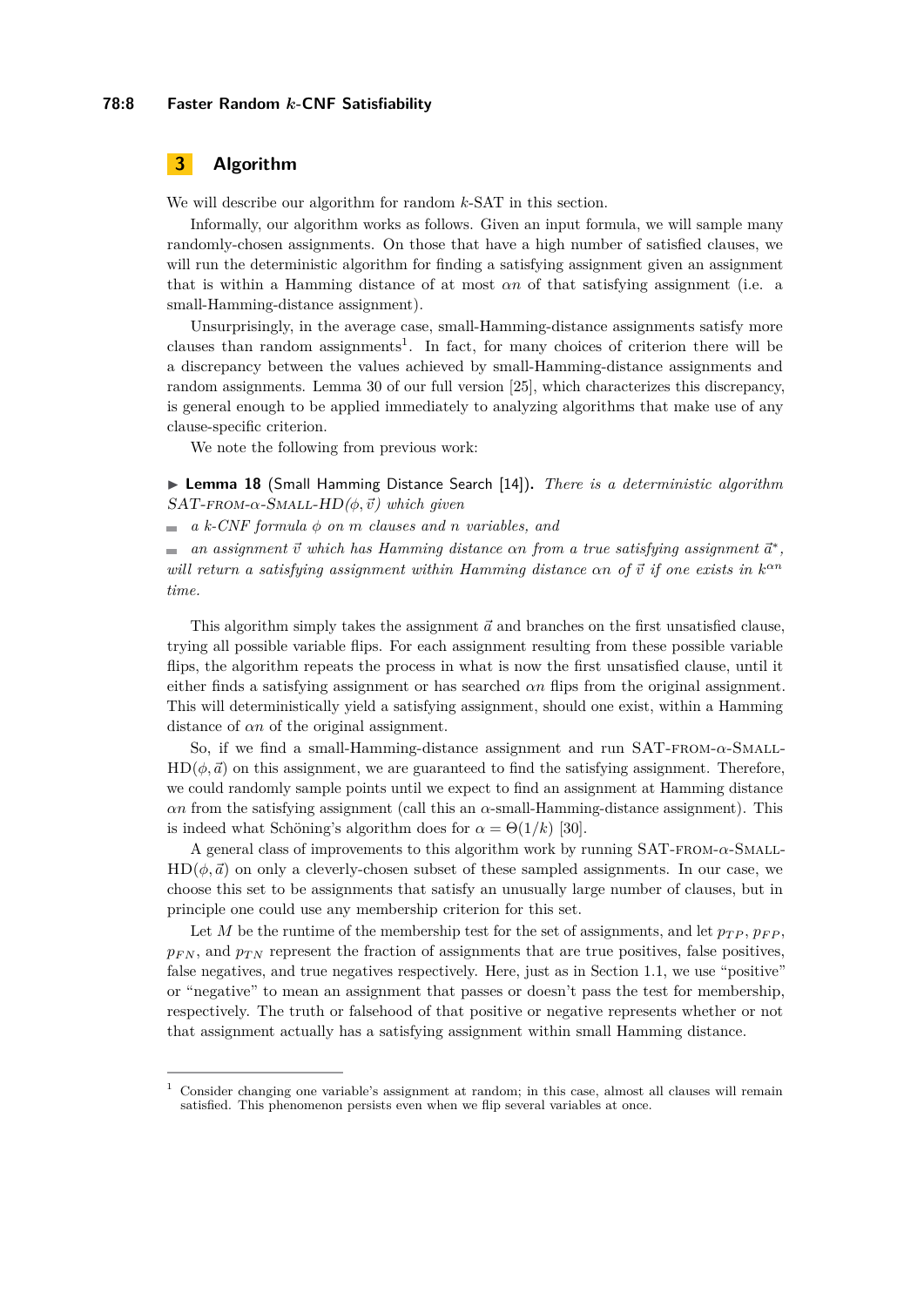We will have to draw samples until we would have found a satisfying assignment with high probability were one to exist. Next, we will have to run SAT-FROM- $\alpha$ -SMALL-HD( $\phi$ ,  $\vec{a}$ ) at least once to find the satisfying assignment itself. Finally, we will have to run it once more for every false positive we find. Hence, the the generalized running time of this class of algorithms is

<span id="page-8-0"></span>
$$
O^* \left( \frac{M}{p_{TP}} + k^{\alpha n} + \left( \frac{p_{FP}}{p_{TP}} \right) k^{\alpha n} \right). \tag{1}
$$

This general formula is a powerful tool for analyzing the runtimes of algorithms from this class. For example, if we apply it to analyzing the algorithm of [\[14\]](#page-10-2), i.e. the special case where the test we use always returns a positive, we see that the third term in Equation [\(1\)](#page-8-0) dominates, and that  $p_{FP} \approx 1$  and  $p_{TP} \approx \frac{\binom{n}{\alpha n}}{2^n}$ , giving an overall expected runtime of  $O^*(2^{n(1-\Theta(\frac{1}{k}))})$ when we choose  $\alpha = \Theta(\frac{1}{k+1})$  (using tail bounds to convert  $\binom{n}{\alpha n}$  to an exponential). In Appendix G.3 of our full version [\[25\]](#page-11-11) we discuss a different deterministic search algorithm with a slightly improved runtime (yielding no relevant improvement on the runtime of the overall algorithm for our analysis).

Our algorithm presents improvements for large *k*, but for small *k* we will simply use the previous algorithm of Dantsin et al [\[14\]](#page-10-2).

▶ Lemma 19 (Algorithm for Small *k* [\[14\]](#page-10-2)). For  $k ≤ k<sup>∗</sup>$  there exists a deterministic algorithm, DANTSINLS, that solves *k*-SAT in the worst case in time  $2^{n(1-\gamma)}$  for some constant  $\gamma > 0$ .

We will now give pseudocode for the  $\alpha$ -SAMPLEANDTEST algorithm in Algorithm [1.](#page-9-2) Let NUMCLAUSESSAT $(\phi, \vec{a})$  return the number of clauses in  $\phi$  satisfied by the assignment  $\vec{a}$ . In Appendix G.1 of our full version [\[25\]](#page-11-11) we describe a different set of concepts with which the algorithm can be understood.

Note that our algorithm as stated is non-constructive due to our use of the constant  $k^*$ . Other than this constant, our algorithm is explicit. While  $k^*$  is known to be constant [\[11\]](#page-10-16), its exact value is currently unknown. We note in Appendix E of our full version [\[25\]](#page-11-11) that finding the value of  $k^*$  is an open problem which, if solved, would make our algorithm constructive.

# **3.1 Correctness and Running Time**

We will include the theorem statement of correctness and running time here. Its proof depends on bounds on the false positive rate and the true positive rate, which we prove in later sections. In particular, we show in Appendix A of our full version [\[25\]](#page-11-11) that conditioned on an assignment passing the test, it is sufficiently likely to be an  $\alpha$ -small-Hamming-distance assignment. We additionally show in Appendix B of our full version [\[25\]](#page-11-11) that conditioned on an assignment being an *α*-small-Hamming-distance assignment, it is sufficiently likely to pass the test.

Note that much of our probability of returning the wrong value comes from our bounds on the probability that we are drawing a formula with length  $m < (d_k - 1)n$ . If we knew m to be fixed and greater than  $(d_k - 1)n$ , we would have a lower error probability.

We will show that  $\alpha$ -SAMPLEANDTEST( $\phi$ ) has one-sided error and returns the correct answer with high probability. Note that it returns the correct answer with high probability even conditioned on the input being unsatisfied or satisfied. We use Theorem 26 of our full version [\[25\]](#page-11-11) to bound the false positive rate and use Lemma 43 of our full version [\[25\]](#page-11-11) to bound the true positive rate, which gives us the desired result.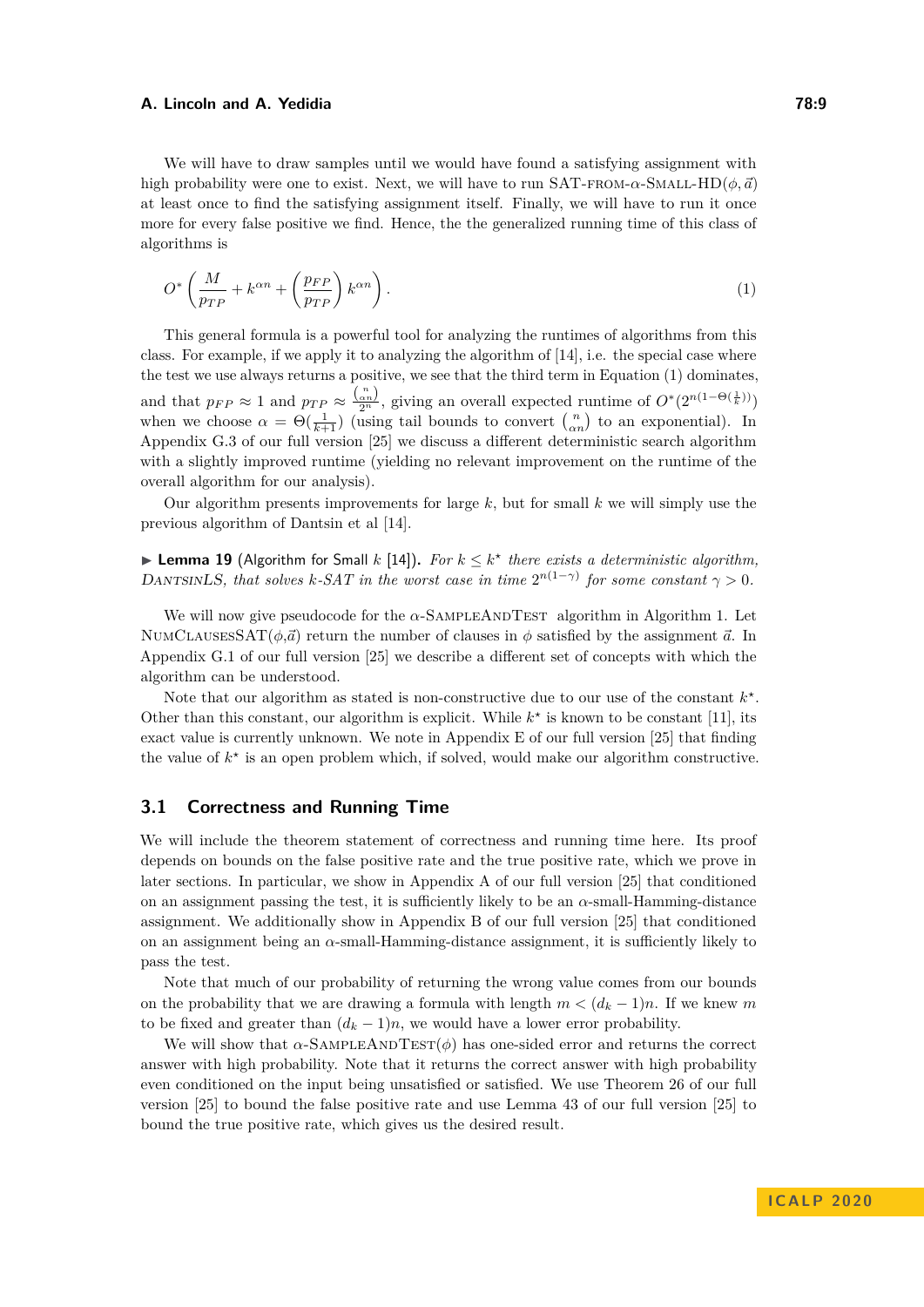## **78:10 Faster Random** *k***-CNF Satisfiability**

<span id="page-9-2"></span>**Algorithm 1**  $\alpha$ -SAMPLEANDTEST( $\phi$ ).

 $\alpha$ -SampleAndTest( $\phi$ ): 1 **if**  $k < k^*$  then *return* DantsinLS( $\phi$ ) **end <sup>3</sup>** Initialize *S* to the empty set.  $\triangleright$  *For*  $k \geq k^*$  *we run our variant of local search:* **4 for**  $i \in [0, n^2 \cdot 2^n / {n \choose \alpha n}]$  **do 5** Sample an assignment  $\vec{a}$  uniformly at random from  $\{0,1\}^n$ . *. Only keep assignments which satisfy abnormally many clauses.* **6 if** NUMCLAUSESSAT $(\phi, \vec{a}) \geq (1 - \frac{1 - (1 - \alpha)^{2k}}{2k})$  $\frac{(1-\alpha)^{-n}}{2^k-1}$ )*m* then  $\mathbf{7}$  | Add  $\vec{a}$  to *S*.  $\textbf{s} \quad | \quad \textbf{if} \; |S| > 4n^3 2^n / \left( \binom{n}{\alpha n} k^{\alpha n} \right) + 1 \; \textbf{then}$ **<sup>9</sup> return** False **end 10** Run SAT-FROM- $\alpha$ -SMALL-HD $(\phi, \vec{a})$ . **11** | If an assignment was found, return it. **end end**

**<sup>12</sup> return** False

In the theorem that follows, we choose  $\alpha$  such that  $\alpha n$  is an integer. Specifically, we choose:

$$
\alpha = \frac{\lfloor \frac{\lg(k)}{16k} n \rfloor}{n}.
$$

Note that when we choose  $\alpha$  to take on this value, it will always lie in the range  $\frac{\lg(k)}{20k} \leq \alpha \leq \frac{\lg(k)}{16k}$  $\frac{g(k)}{16k}$  for large *n*.

**Find 10.** *Assume*  $\phi$  *is drawn from*  $D_{\Phi}(n, k)$ *. Let*  $\alpha = \frac{\lfloor n \lg(k)/(16k) \rfloor}{n}$  $\frac{f/(16\kappa)}{n}$ .

*Conditioned on there being at least one satisfying assignment to*  $\phi$ *,*  $\alpha$ *-SAMPLEANDTEST(* $\phi$ *) will return some satisfying assignment with probability at least*  $1 - 3 \cdot 2^{-n/(3\ln(2)2^k)}$ .

*Conditioned on there being no satisfying assignment to*  $\phi$ ,  $\alpha$ -SAMPLEANDTEST $(\phi)$  will *return False with probability* 1*.*

*α*-SampleAndTest*(φ) will run in time*

$$
O\left(2^{n(1-\Omega(\lg^2(k)/k)}\right).
$$

**Proof.** Proof given in Appendix D of our full version [\[25\]](#page-11-11).

#### **References**

<span id="page-9-0"></span>**<sup>1</sup>** Scott Aaronson. P=?NP. *Electronic Colloquium on Computational Complexity (ECCC)*, 24:4, 2017. URL: <https://eccc.weizmann.ac.il/report/2017/004>.

<span id="page-9-1"></span>**<sup>2</sup>** D. Achioptas and G. B. Sorkin. Optimal myopic algorithms for random 3-sat. In *Proceedings 41st Annual Symposium on Foundations of Computer Science*, pages 590–600, November 2000. [doi:10.1109/SFCS.2000.892327](https://doi.org/10.1109/SFCS.2000.892327).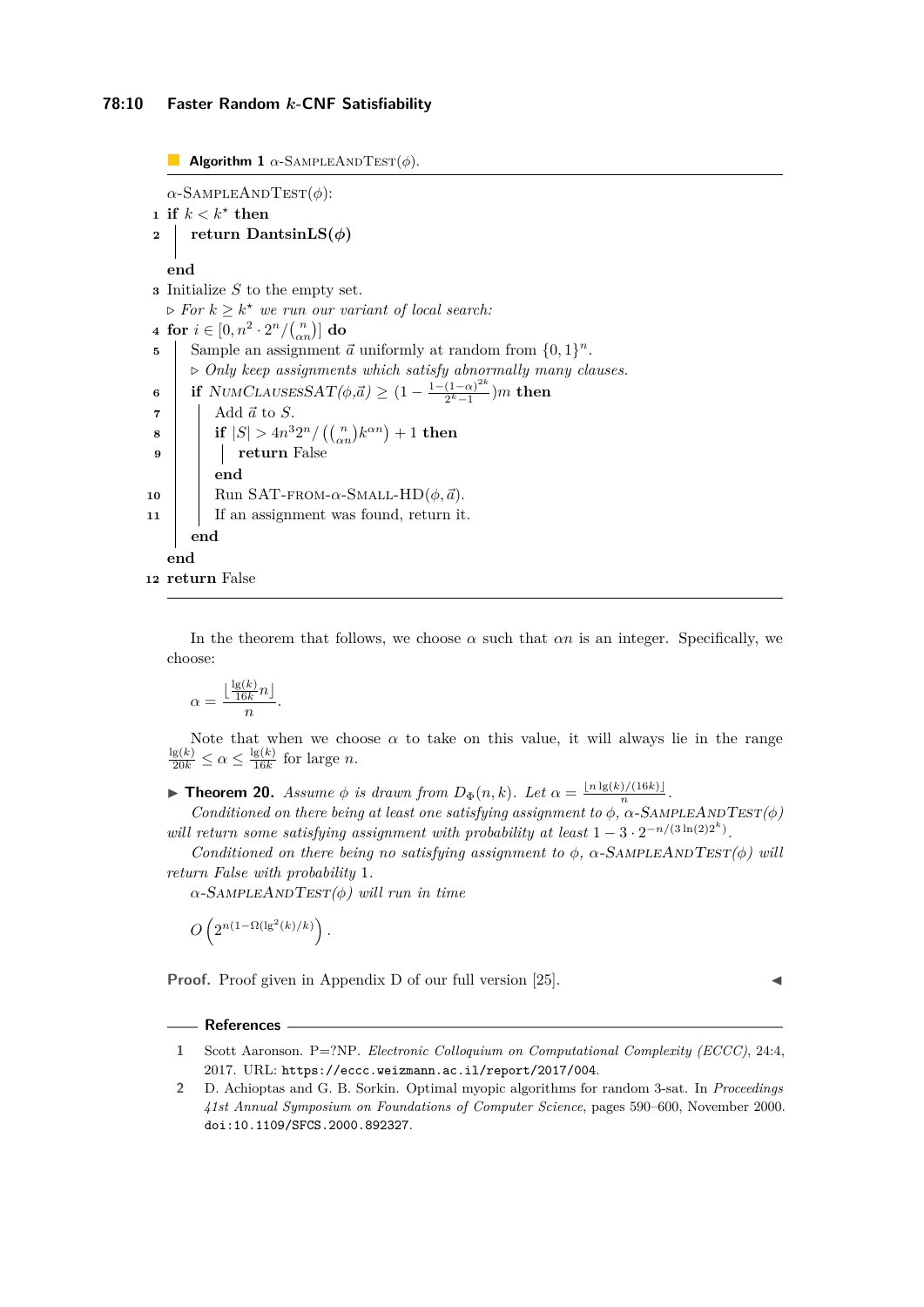- <span id="page-10-1"></span>**3** Dimitris Achlioptas. Random satisfiability. In Armin Biere, Marijn Heule, Hans van Maaren, and Toby Walsh, editors, *Handbook of Satisfiability*, volume 185 of *Frontiers in Artificial Intelligence and Applications*, pages 245–270. IOS Press, 2009. [doi:10.3233/](https://doi.org/10.3233/978-1-58603-929-5-245) [978-1-58603-929-5-245](https://doi.org/10.3233/978-1-58603-929-5-245).
- <span id="page-10-10"></span>**4** Dimitris Achlioptas and Amin Coja-Oghlan. Algorithmic barriers from phase transitions. In *49th Annual IEEE Symposium on Foundations of Computer Science, FOCS 2008, October 25-28, 2008, Philadelphia, PA, USA*, pages 793–802, 2008. [doi:10.1109/FOCS.2008.11](https://doi.org/10.1109/FOCS.2008.11).
- <span id="page-10-14"></span>**5** Sarah R. Allen, Ryan O'Donnell, and David Witmer. How to refute a random CSP. In *IEEE 56th Annual Symposium on Foundations of Computer Science, FOCS 2015, Berkeley, CA, USA, 17-20 October, 2015*, pages 689–708, 2015. [doi:10.1109/FOCS.2015.48](https://doi.org/10.1109/FOCS.2015.48).
- <span id="page-10-9"></span>**6** Eli Ben-Sasson, Yonatan Bilu, and Danny Gutfreund. Finding a randomly planted assignment in a random 3CNF. Technical report, In preparation, 2002.
- <span id="page-10-7"></span>**7** Amin Coja-Oghlan. A better algorithm for random *k*-SAT. *SIAM Journal on Computing*, 39(7):2823–2864, 2010.
- <span id="page-10-13"></span>**8** Amin Coja-Oghlan, Colin Cooper, and Alan M. Frieze. An efficient sparse regularity concept. *SIAM J. Discrete Math.*, 23(4):2000–2034, 2010. [doi:10.1137/080730160](https://doi.org/10.1137/080730160).
- <span id="page-10-12"></span>**9** Amin Coja-Oghlan, Andreas Goerdt, and André Lanka. Strong refutation heuristics for random k-sat. *Combinatorics, Probability & Computing*, 16(1):5–28, 2007. [doi:10.1017/](https://doi.org/10.1017/S096354830600784X) [S096354830600784X](https://doi.org/10.1017/S096354830600784X).
- <span id="page-10-6"></span>**10** Amin Coja-Oghlan, Michael Krivelevich, and Dan Vilenchik. Why almost all *k*-CNF formulas are easy. In *Proceedings of the 13th International Conference on Analysis of Algorithms, to appear*, 2007.
- <span id="page-10-16"></span>**11** Amin Coja-Oghlan and Konstantinos Panagiotou. The asymptotic *k*-SAT threshold. *Advances in Mathematics*, 288:985–1068, 2016. [doi:10.1016/j.aim.2015.11.007](https://doi.org/10.1016/j.aim.2015.11.007).
- <span id="page-10-3"></span>**12** Stephen A. Cook. The complexity of theorem-proving procedures. In *Proceedings of the 3rd Annual ACM Symposium on Theory of Computing, May 3-5, 1971, Shaker Heights, Ohio, USA*, pages 151–158, 1971. [doi:10.1145/800157.805047](https://doi.org/10.1145/800157.805047).
- <span id="page-10-8"></span>**13** Stephen A Cook and David G Mitchell. Finding hard instances of the satisfiability problem. In *Satisfiability Problem: Theory and Applications: DIMACS Workshop*, volume 35, pages 1–17, 1997.
- <span id="page-10-2"></span>**14** Evgeny Dantsin, Andreas Goerdt, Edward A. Hirsch, Ravi Kannan, Jon M. Kleinberg, Christos H. Papadimitriou, Prabhakar Raghavan, and Uwe Schöning. A deterministic (2-  $2/(k+1)$ <sup>n</sup> algorithm for *k*-SAT based on local search. *Theor. Comput. Sci.*, 289(1):69–83, 2002. [doi:10.1016/S0304-3975\(01\)00174-8](https://doi.org/10.1016/S0304-3975(01)00174-8).
- <span id="page-10-4"></span>**15** Leonardo de Moura and Nikolaj Bjørner. Z3: An efficient SMT solver. In C. R. Ramakrishnan and Jakob Rehof, editors, *Tools and Algorithms for the Construction and Analysis of Systems*, pages 337–340, Berlin, Heidelberg, 2008. Springer Berlin Heidelberg.
- <span id="page-10-5"></span>**16** Jian Ding, Allan Sly, and Nike Sun. Proof of the Satisfiability Conjecture for large *k*. In *Proceedings of the Forty-Seventh Annual ACM on Symposium on Theory of Computing, STOC 2015, Portland, OR, USA, June 14-17, 2015*, pages 59–68, 2015. [doi:10.1145/2746539.](https://doi.org/10.1145/2746539.2746619) [2746619](https://doi.org/10.1145/2746539.2746619).
- <span id="page-10-15"></span>**17** Olivier Dubois, Yacine Boufkhad, and Jacques Mandler. Typical random 3-sat formulae and the satisfiability threshold. In *Proceedings of the Eleventh Annual ACM-SIAM Symposium on Discrete Algorithms*, SODA '00, pages 126–127, Philadelphia, PA, USA, 2000. Society for Industrial and Applied Mathematics. URL: [http://dl.acm.org/citation.cfm?id=338219.](http://dl.acm.org/citation.cfm?id=338219.338243) [338243](http://dl.acm.org/citation.cfm?id=338219.338243).
- <span id="page-10-11"></span>**18** Vitaly Feldman, Will Perkins, and Santosh Vempala. On the complexity of random satisfiability problems with planted solutions. *Electronic Colloquium on Computational Complexity (ECCC)*, 21:148, 2014. URL: <http://eccc.hpi-web.de/report/2014/148>.
- <span id="page-10-0"></span>**19** Jun Gu, Paul W. Purdom, John Franco, and Benjamin W. Wah. Algorithms for the satisfiability (SAT) problem: A survey. In *Satisfiability Problem: Theory and Applications, Proceedings of a DIMACS Workshop, Piscataway, New Jersey, USA, March 11–13, 1996*, pages 19–152, 1996. [doi:10.1090/dimacs/035/02](https://doi.org/10.1090/dimacs/035/02).